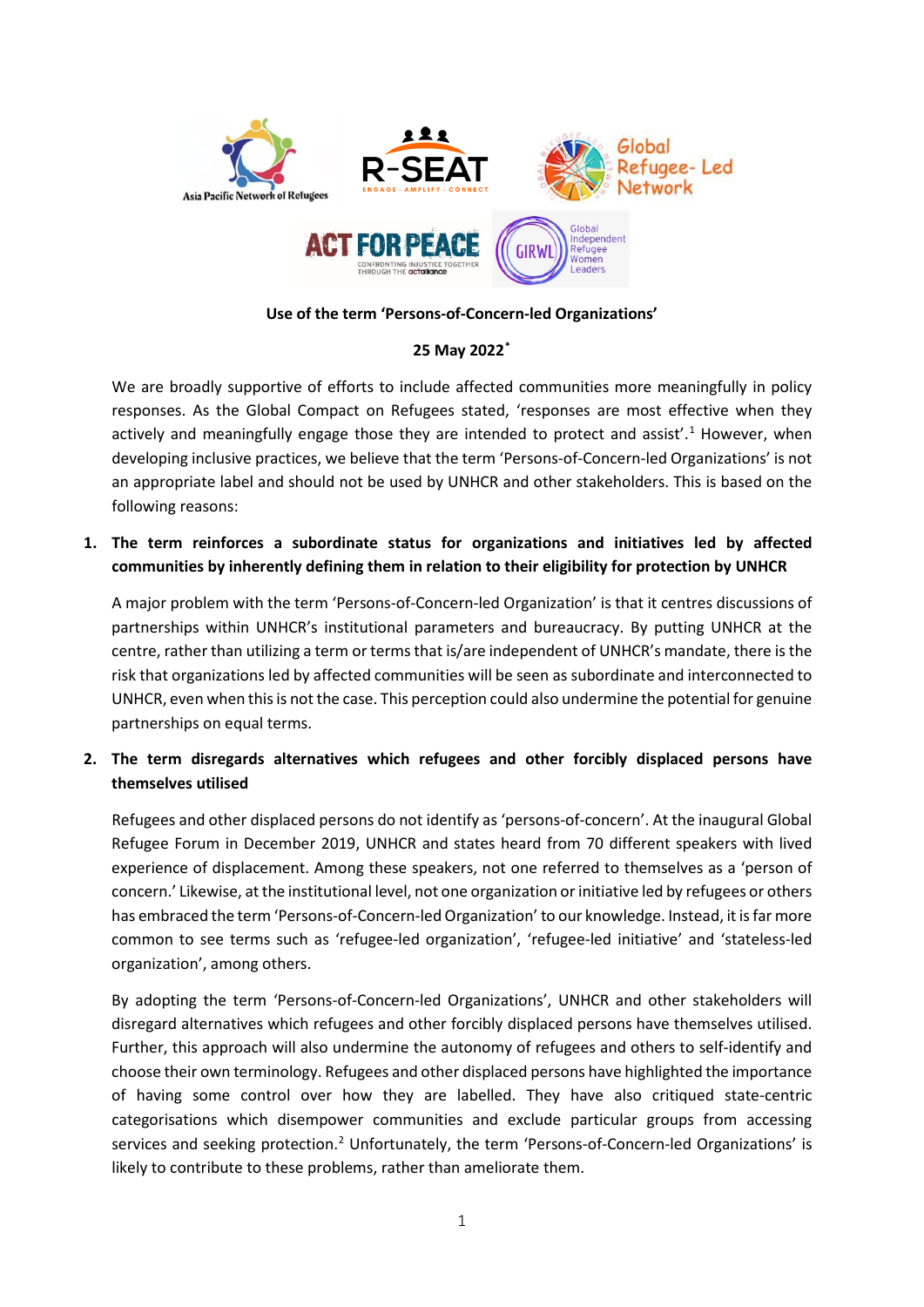### **3. The term 'persons of concern' can be a problematic term for refugees and other displaced persons**

We recognise that UNHCR has adopted the term 'persons of concern' to encompass all populations that it serves, not just refugees. However, UNHCR needs to consider how other stakeholders may interpret this term and recognise the risks that different interpretations present. The Oxford Dictionary notes that while the word 'concern' can be understood as meaning 'a desire to protect and help somebody or something' or 'something that is important to a person, an organization, etc', it can equally be used to indicate 'a feeling of worry, especially one that is shared by many people'.<sup>[3](#page-2-3)</sup> In a global context where refugees and other displaced persons often experience xenophobia, racism, homophobia, and other forms of prejudice, it is problematic for UNHCR and other stakeholders to refer to refugees and other forcibly displaced persons as 'persons of concern'. This term can implicitly reinforce feelings of worry and inadvertently contribute to perceptions of refugees and other displaced persons as security threats.

In situations where UNHCR does need to refer to all persons who fall under its protection mandate, it would be preferable for UNHCR to use terminology that more explicitly highlights UNHCR's accountability to displaced persons. This approach would be consistent with UNHCR's commitments to affected populations under the Grand Bargain initiative, $4$  as well as several of its institutional policies.[5](#page-2-5) While further consultation and deliberation is necessary, such terminology could take the form of 'persons to whom UNHCR is accountable under its expanded mandate' or 'persons whom UNHCR serves'.

#### **What should be done in the alternative?**

We recognise that it is important for UNHCR to develop terminology to refer to organizations and initiatives led by affected communities. Without any consistent method to categorise these organizations and initiatives, it is challenging for UNHCR and other stakeholders to monitor and evaluate progress in participation and levels of support. A lack of terminology can also undermine funding initiatives and contribute to the ongoing invisibility of these organizations and initiatives. Nevertheless, when developing terminology, it is important to act collaboratively and cautiously to avoid unintentional harm. To address these issues, we propose that UNHCR and other stakeholders use either *'Affected Community-Based Organizations (ACBOs)'*, *'Affected Community-led Organizations (ACLOs)'* or *'organizations and initiatives led by affected communities'* as alternative terminology in the draft recommendations prepared for the Annual NGO consultations, and as an interim measure. We believe these terms avoid many of the problems associated with the term 'Persons-of-Concern-led Organizations'.

Beyond this, we recommend that UNHCR:

- (1) commissions or prepares a research paper that is publicly available and considers the merits of different terminology, as well as the potential risks of various terms; and
- (2) facilitates an open dialogue, informed by the research paper, to consider and select the most appropriate term/s for this purpose. This dialogue should occur virtually and should also permit written submissions. These approaches should be taken to overcome some of the barriers refugees and other stakeholders face to meaningful participation.